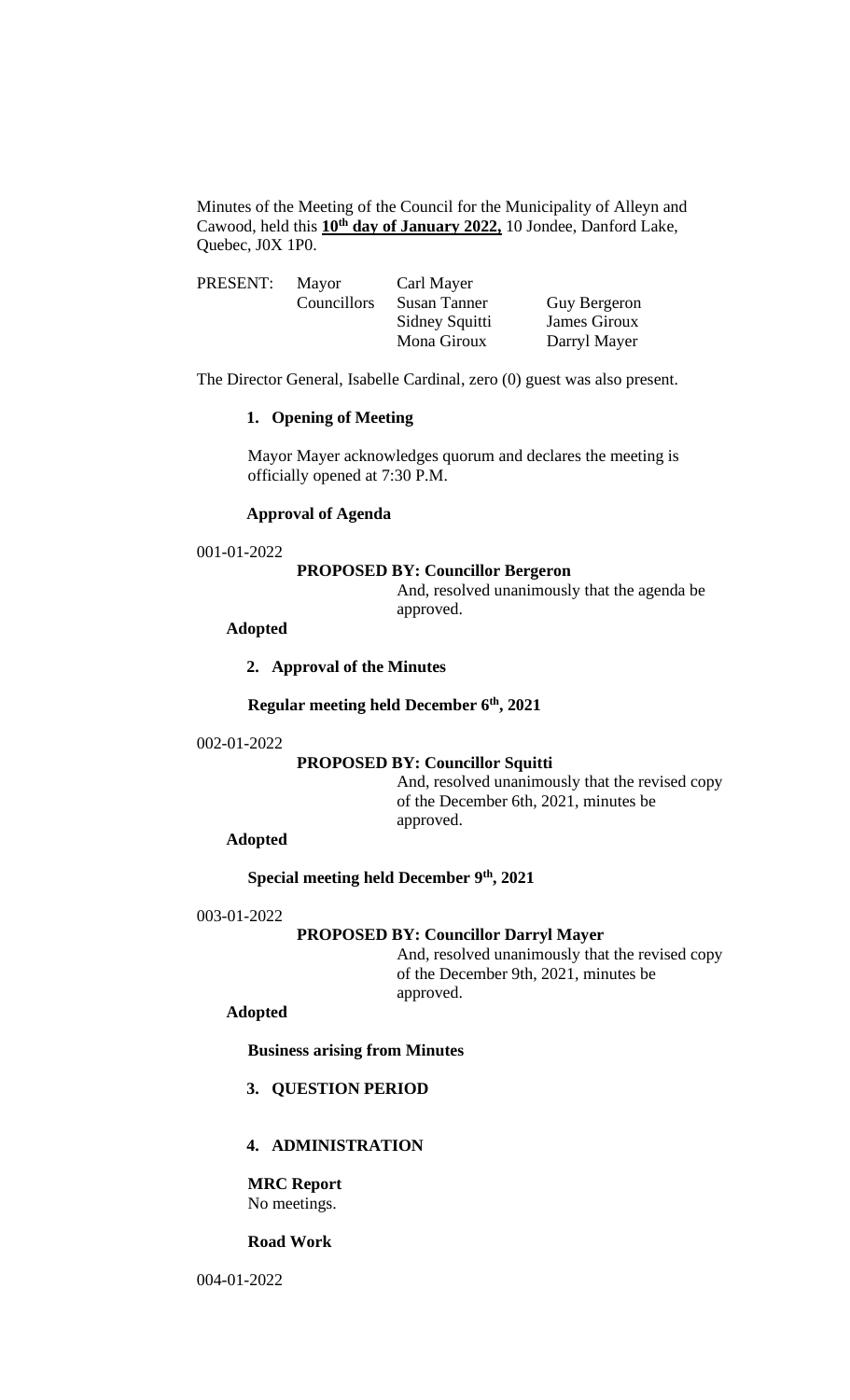## **PROPOSED BY: Councillor Bergeron**

And, resolved unanimously that the Council approves the list of road work for the summer 2022 presented by Road Foreman, Merlin Peck.

# **Adopted**

## **Signing authority – Mont O'Brien**

005-01-2022

#### **PROPOSED BY: Councillor Darryl Mayer**

And, resolved unanimously that the Council is giving the Mayor, Carl Mayer and Director General, Isabelle Cardinal the authority to sign any documents in regard to the purchase of Mont O'Brien Road.

## **Adopted**

**Revision of subdivision permit cost**

| 006-01-2022 |
|-------------|
|             |

**PROPOSED BY: Councillor Darryl Mayer**

And, resolved unanimously that the price for a subdivision permit is now \$150 per lot.

# **Adopted**

**Purchase of Forks for Backhoe**

```
007-01-2022
```
#### **PROPOSED BY: Councillor James Giroux**

And, resolved unanimously that Council approves the purchase of forks for the backhoe.

**Adopted**

# **Request letter from Municipal Lawyer**

#### 008-01-2022

#### **PROPOSED BY: Councillor James Giroux**

And, resolved unanimously that the Council is requesting the Lawyer to respond letter received by Tracey Moore.

#### **Adopted**

## **Drafted Subdivision Plan at 2000 Beauregard**

009-01-2022

#### **PROPOSED BY: Councillor Bergeron**

And, resolved unanimously that the Council approves the subdivision project plan presented for 2000 Beauregard. Council will be waiting for the final subdivision plan for final approval.

**Adopted**

**5. FINANCE**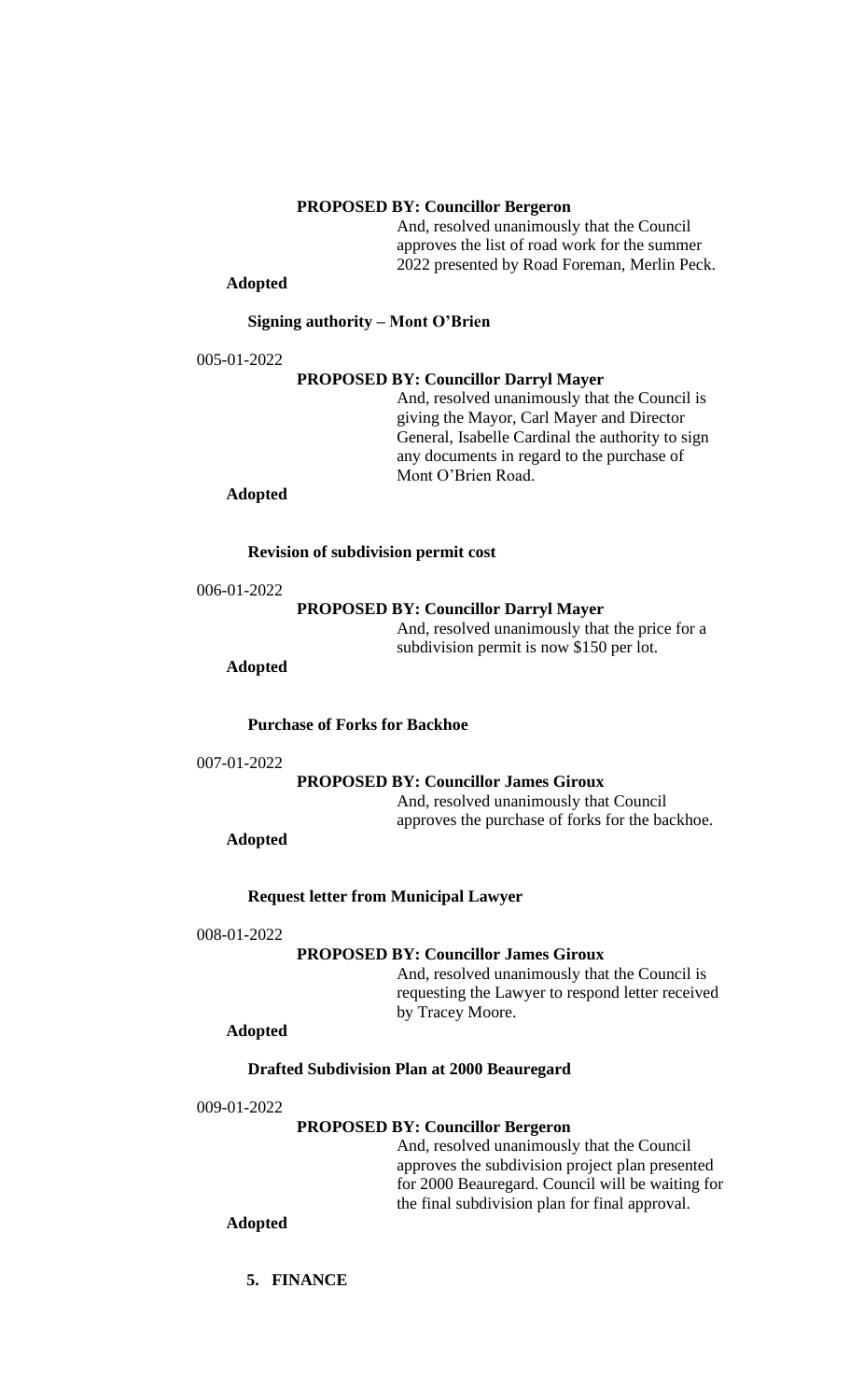## **Accounts paid for the month of December \$77,337.55**

010-01-2022

# **PROPOSED BY: Councillor Tanner**

And, resolved unanimously that the list of accounts paid for the month of December 2021 in the amount of \$77,337.55 be approved.

# **Adopted**

#### **Accounts payable for the month of December \$44,917.48**

011-01-2022

## **PROPOSED BY: Councillor Squitti**

And, resolved unanimously that the list of accounts payable for the month of December 2021 in the amount of \$44,917.48 be approved.

# **Adopted**

**Petty Cash for the month of December \$89.45**

012-01-2022

# **PROPOSED BY: Councillor Mona Giroux**

And, resolved unanimously that the list of petty cash for December 2021, in the amount of \$89.45 be approved as presented.

# **Adopted**

**6. ADMINISTRATION / FINANCE & COMMUNICATION** *Councillors Mona Giroux and Sidney Squitti*

**7. URBANISM** (By-laws, planning advisory & permits) *Councillors Mona Giroux, Susan Tanner & Darryl Mayer*

**8. PUBLIC WORKS** (Roads, municipal equipment & waste collection) *Councillors James Giroux & Darryl Mayer*

**9. PUBLIC SECURITY (Fire department, SQ & disaster plan)** *Councillors Guy Bergeron & James Giroux*

**10. MUNICIPAL PROPERTIES (HHMP, VP, SP & Mail boxes)** *Councillors Sidney Squitti & Susan Tanner*

#### **11. MONT O'BRIEN**

*Councillors Guy Bergeron and Sidney Squitti*

# **12. YOUTH & SUMMER CAMP**

*Councillors Mona Giroux & Sidney Squitti*

# **13. RECREATION & LIBRARY**

*Councillors Guy Bergeron, Darryl Mayer & Sidney Squitti*

# **14. COTTAGE ASSOCIATIONS & ENVIRONMENT**

*Councillors Guy Bergeron & Sidney Squitti*